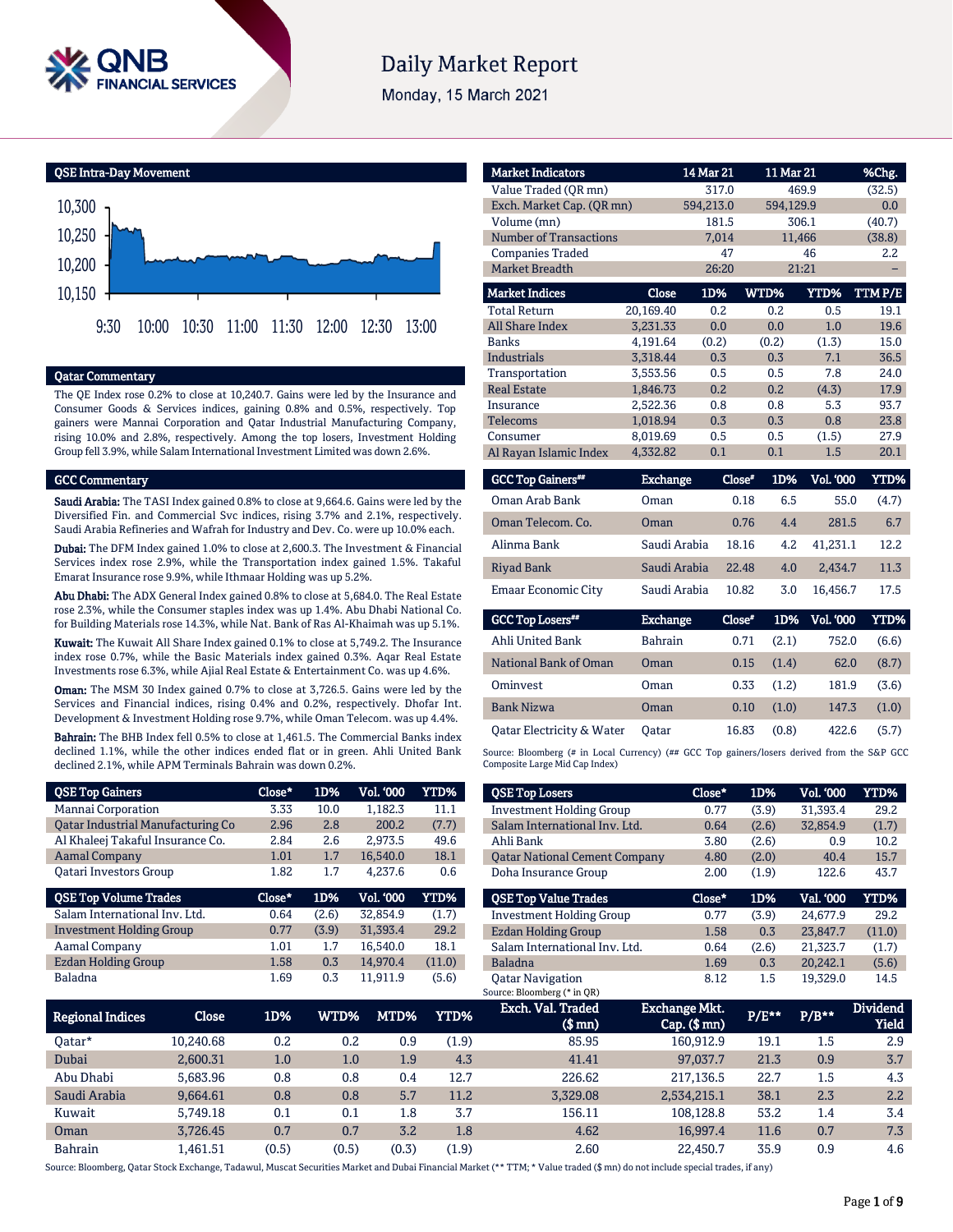# Qatar Market Commentary

- The QE Index rose 0.2% to close at 10,240.7. The Insurance and Consumer Goods & Services indices led the gains. The index rose on the back of buying support from GCC, Arab and Foreigners shareholders despite selling pressure from Qatari shareholders.
- Mannai Corporation and Qatar Industrial Manufacturing Company were the top gainers, rising 10.0% and 2.8%, respectively. Among the top losers, Investment Holding Group fell 3.9%, while Salam International Investment Limited was down 2.6%.
- Volume of shares traded on Sunday fell by 40.7% to 181.5mn from 306.1mn on Thursday. Further, as compared to the 30-day moving average of 205.6mn, volume for the day was 11.7% lower. Salam International Investment Limited and Investment Holding Group were the most active stocks, contributing 18.1% and 17.3% to the total volume, respectively.

| <b>Overall Activity</b>    | Buy %* | Sell %* | Net (QR)       |
|----------------------------|--------|---------|----------------|
| Oatari Individuals         | 58.21% | 53.40%  | 15,236,519.9   |
| <b>Oatari Institutions</b> | 11.13% | 18.41%  | (23,079,927.9) |
| Oatari                     | 69.34% | 71.81%  | (7,843,407.9)  |
| <b>GCC</b> Individuals     | 0.93%  | 0.58%   | 1,120,926.3    |
| <b>GCC</b> Institutions    | 1.80%  | 1.74%   | 204,377.0      |
| <b>GCC</b>                 | 2.74%  | 2.32%   | 1,325,303.2    |
| Arab Individuals           | 15.54% | 14.07%  | 4,651,963.2    |
| <b>Arab Institutions</b>   | 0.01%  | 0.57%   | (1,798,029.5)  |
| Arab                       | 15.55% | 14.65%  | 2,853,933.7    |
| Foreigners Individuals     | 3.19%  | 3.10%   | 278,204.5      |
| Foreigners Institutions    | 9.19%  | 8.13%   | 3,385,966.5    |
| <b>Foreigners</b>          | 12.38% | 11.22%  | 3,664,171.0    |

Source: Qatar Stock Exchange (\*as a % of traded value)

# Earnings Releases and Earnings Calendar

### Earnings Releases

| -<br><b>Company</b>                               | Market       | <b>Currency</b> | Revenue (mn)<br>402020 | % Change<br>YoY          | <b>Operating Profit</b><br>(mn) 4Q2020 | % Change<br>YoY          | <b>Net Profit</b><br>(mn) 4Q2020 | % Change<br>YoY |
|---------------------------------------------------|--------------|-----------------|------------------------|--------------------------|----------------------------------------|--------------------------|----------------------------------|-----------------|
| Mouwasat Medical Services Co.*                    | Saudi Arabia | <b>SR</b>       | 2.045                  | 10.1%                    | 578                                    | 23.0%                    | 528                              | 25.4%           |
| The National Company for Glass<br>Industries*     | Saudi Arabia | <b>SR</b>       | 71.7                   | $-4.3%$                  | (12.2)                                 | N/A                      | 2.1                              | N/A             |
| Saudi Company for Hardware*                       | Saudi Arabia | <b>SR</b>       | 1.481.8                | 1.6%                     | 139.7                                  | 30.5%                    | 85.5                             | 38.8%           |
| Islamic Arab Insurance Company*                   | Dubai        | <b>AED</b>      | -                      | $\overline{\phantom{0}}$ |                                        | $\overline{\phantom{0}}$ | 149.4                            | 171.4%          |
| Sharjah Cement and Industrial<br>Development Co.* | Abu Dhabi    | AED             | 431.6                  | $-25.6%$                 |                                        | $\overline{\phantom{0}}$ | (70.6)                           | N/A             |

Source: Company data, DFM, ADX, MSM, TASI, BHB. (\*Financial for FY2020)

#### Earnings Calendar

| <b>Tickers</b> | <b>Company Name</b>                  | Date of reporting 4Q2020 results | No. of days remaining | <b>Status</b> |
|----------------|--------------------------------------|----------------------------------|-----------------------|---------------|
| <b>ERES</b>    | Ezdan Holding Group                  | 15-Mar-21                        |                       | Due           |
| <b>IGRD</b>    | <b>Investment Holding Group</b>      | 15-Mar-21                        |                       | Due           |
| <b>MCCS</b>    | Mannai Corporation                   | 16-Mar-21                        |                       | Due           |
| <b>BLDN</b>    | <b>Baladna</b>                       | 17-Mar-21                        |                       | Due           |
| <b>OOIS</b>    | <b>Qatar Oman Investment Company</b> | 22-Mar-21                        |                       | Due           |
| <b>MRDS</b>    | Mazaya Qatar Real Estate Development | 24-Mar-21                        |                       | Due           |

Source: QSE

## News

Qatar

• S&P: Government projects to boost Qatari banks' lending growth – The banking sector of Qatar will be less impacted by the adverse effects of COVID-19 outbreak, compared to banking sector in other neighboring economies. The lending growth in Qatar, along with Saudi Arabia, will be more than other GCC countries, said S&P Global Ratings (S&P) in a report. Government projects will boost Qatar's banks lending growth, added the report. It expects GDP growth in the GCC countries to slowly recover from last year's recession triggered by the COVID-19 pandemic and low oil prices. "We see long-lasting adverse effects from the 2020 shock on GCC economies and banking sectors. Saudi and Qatar's banking sectors will be less impacted than those in the United Arab Emirates (UAE), Oman, and Bahrain, while in Kuwait the story will depend on the evolution of the fiscal impasse," said the report which was released yesterday. The banking sector of Qatar has performed well despite the challenges created by the outbreak of COVID-19 pandemic. According to the data of the Qatar Central Bank (QCB), the total domestic credit by commercial banks in the country grew by around 9% in December 2020. The total domestic credit grew to QR1.05tn at the end of December 31, 2020, as per the QCB figures. As per the report except for Qatar and Saudi Arabia, lending growth in other GCC countries is expected to be muted. "We expect muted lending growth in all GCC countries except Qatar and Saudi Arabia," said the report. "In Saudi, mortgage lending continues to expand due to the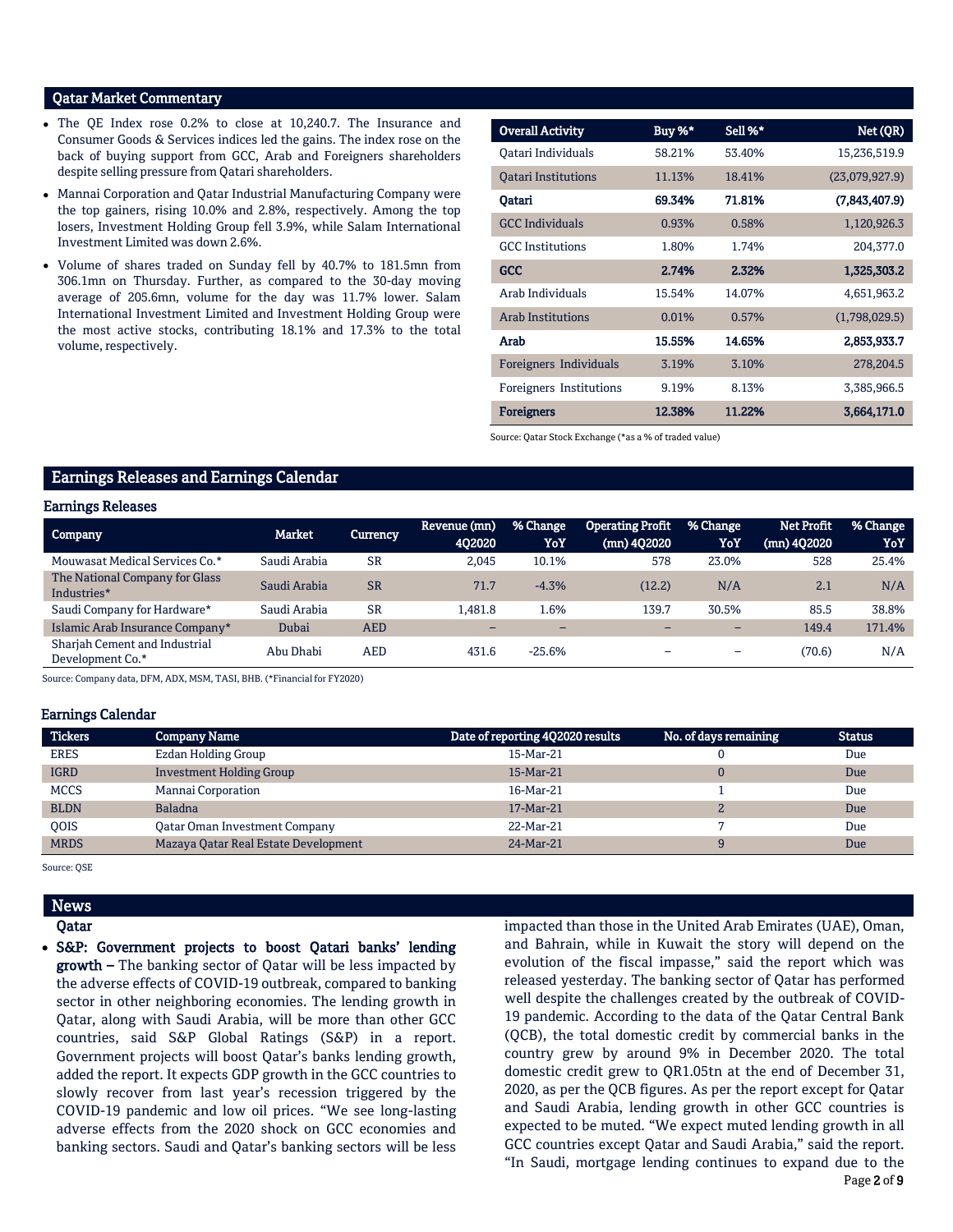authorities' objective of increasing home ownership, while in Qatar government projects are boosting growth," it added. (Peninsula Qatar)

- SIIS shareholders elect new board The shareholders of Salam International Investment Limited (SIIS) have elected new board for the next three years. The board for 2021-23 was elected at the annual general assembly meeting. Accordingly, Issa Abdulsalam Mohamed Abu Issa was chosen as the Chairman and Hussam Abdulsalam Mohamed Abu Issa as the Vice-Chairman. The other board members are Chief Executive, Abdulsalam Issa Abu Issa; Doha Insurance, represented by Sheikh Nawaf Nasser Khaled Ahmed Al-Thani; Nasser Suleiman Haidar Mohamed Al-Haidar; Bassam Abdul Salam Mohamed Abu Issa (Managing Director); Suleiman Brothers, represented by Ali Haidar Suleiman Haidar; Sheikh Thani bin Ali bin Saoud Al-Thani; Badr Ali Hussein Ali Al-Sada; Sheikh Ali bin Jassim bin Mohamad Al-Thani; and Ahmad Rashid Al-Mseifry. It was also decided to appoint Adnan Ali Steitieh as an adviser and secretary to the board. During the meeting, the shareholders also approved the board's report on the company's performance for 2020 and the board's decision not to distribute any dividends for 2020. The meeting also renewed its approval with regards to authorizing the board to enter into joint ventures with the sister company Salam Bounian, also to execute loan contracts with them and issue necessary letters of guarantees and securities. (Gulf-Times.com)
- GTA signs MoU with CBQK, QIIK to facilitate online payment methods for taxpayers – The General Tax Authority (GTA) has signed a Memorandum of Understanding (MoU) with The Commercial Bank (CBQK) and Qatar International Islamic Bank (QIIK) to facilitate the online payment methods between GTA and the banks for the convenience of taxpayers to assist them in paying taxes online using bank cards or direct transfer. The two MoUs signed between the GTA and CBQK and QIIK focused on establishing digital link to provide the best innovative methods to pay or recover taxes from anywhere in the world. The GTA has provided the best electronic payment methods for the taxpayers, and they can now make payments through bank cards (credit/debit) or direct bank transfer. Early last year, the GTA launched the 'Dhareeba' tax portal to manage all taxpayers' tax operations digitally, and to be fully integrated with the "Hukoomi" platform. (Gulf-Times.com)
- ORDS now a top 40 global telecoms brand for first time Ooredoo Group (ORDS) announced it has now climbed to number 40 in the top 50 global telecommunications brands, up one place from 41 in 2020, as confirmed by the Brand Finance Telecoms 150 2021 report. Ooredoo Group appears in the ranking list for the fifth consecutive year, with a total brand value of more than \$3.22bn. The group's Brand Strength Index also improved over the year, reaching its highest ever figure, and the company maintained its brand rating of AA+ for the third consecutive year. The group has also maintained its predominance in the region, remaining in the top three most valuable brands in Middle East. Industry valuation and strategy consultancy Brand Finance produces the rankings list annually according to valuations of telecommunications companies across the globe. (Gulf-Times.com)
- Cost of living in Qatar edges down as CPI drops 0.09% The cost of living in Qatar based on the consumer price index (CPI) has fallen slightly in the month of February. According to the Planning and Statistics Authority (PSA), Qatar's CPI - a key inflation indicator - fell 0.09% to 97.02 points in February when compared with that of January 2021. The index declined 1.37% YoY, the PSA report said. The report attributed the MoM fall in CPI to increased prices in six inflation components – clothing and footwear by 1.07%; housing, water, electricity and other fuel by 0.51%; miscellaneous goods and services by 0.26%, furniture and household equipment and restaurants and hotels by 0.07% each and food and beverages by 0.05%. Two main components showed increase in February – transport by 0.57% and communication by 0.26%. Four other groups - tobacco, health, recreation and culture and education - remained flat. YoY, the index's decline was mostly driven by price falls in four components – recreation and culture by 13.89%, clothing and footwear by 8.87%, housing, water, electricity and other fuel by 5.83% and health by 0.20%. At the same time, this comparison also reveals price rises in seven groups – Transport by 4.36%, communication by 3.91%, education by 3.72%, restaurants and hotels by 3.13%, furniture and household equipment by 2.73%, miscellaneous goods and services by 2.29% and food and beverages by 0.53%. Tobacco group saw no change. The CPI of February excluding housing, water, electricity and other fuel group stands at 99.17 points, showing a slight increase 0.02% when compared with that of January and a decline of 0.23% when compared to February 2020. (Qatar Tribune, Gulf-Times.com)
- QCB Governor: Qatari banks maintain strong position despite COVID-19 – Governor of Qatar Central Bank (QCB) Sheikh Abdullah bin Saud Al Thani has hailed the ability of Qatari banks to maintain the strength of their financial position despite the COVID-19 pandemic. He said the measures to confront the COVID-19 did not affect the financing policies of the banking sector in the country. The financing policies are achieving their goals, indicating that the domestic credit growth exceeded QR1tn at the end of 2020, he added. He said the QCB has adopted continuous proactive plans to face local and regional economic challenges, especially in light of the COVID-19 pandemic outbreak. The QCB governor revealed the reasons that led to the drop in banks' profits in 2020 to about 8.1%. The foremost among which was banks' hedges and additional allocations against expected credit losses, which have become a requirement for Qatari banks with the application of the International Accounting Standard and the corresponding standard for Islamic banks since 2018, as well as irregular debt and the allocations of impairment of assets due to unfavorable developments in 2020. He reviewed the measures taken to ensure the protection of the banking sector from the risks of money laundering in accordance with a national strategy to combat the financing of terrorism. He emphasized that Qatar has one of the lowest crime rates in the world, and it is also one of the safest countries in the world. However, this did not prevent the state and Qatar Central Bank from taking a set of measures to ensure that the financial and banking sector is protected from money laundering and terrorist financing risks, through a number of legislations, he told Al Sharq Arabic daily. (Qatar Tribune)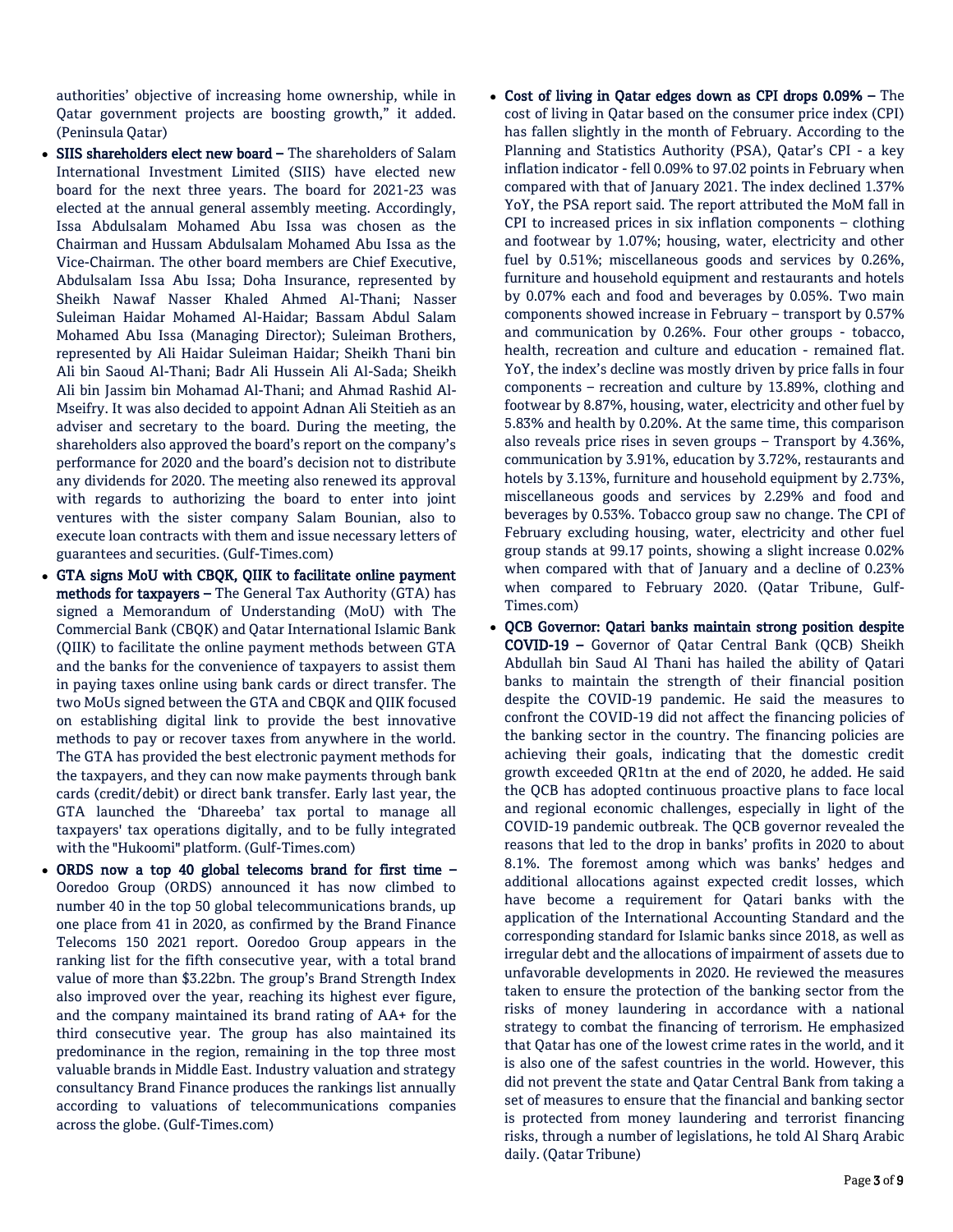- CRA resolves 95% of telecom complaints and inquiries On World Consumer Rights Day Monday, the Communications Regulatory Authority (CRA) has published the resolution results of telecom consumers' complaints received in 2020. In a statement Sunday, CRA said it received 1,303 complaints and inquiries from consumers about telecom services in Qatar. These complaints were evaluated by the authority based on a set of criteria to determine their validity to CRA's complaint process. CRA said 696 were valid complaints, and it resolved 95% of the total complaints and inquiries received. "Also, CRA is working with Ooredoo Qatar and Vodafone Qatar to finalize the related investigation of the remaining complaints," the statement noted. (Gulf-Times.com, Qatar Tribune)
- GAC grants additional concessions, trade facilities to several companies – The General Authority of Customs (GAC) has granted additional concessions and trade facilities to several companies. This came within the framework of the 'Authorized economic operator program' implemented by the Authority to develop its relations of partnership and cooperation with private sector companies. General Authority of Customs President Ahmed bin Abdulla Al Jamal handed over the joining program certificates to companies that have proven their commitment to international conditions and standards regarding the supply chain in international trade, which is Qatar Pharma for Pharmaceutical Industries, Al Jaidah Automotive, Ooredoo, AL MANA CO, Gulf Agency Company - GAC Qatar, and UrbaCon Trading and Contracting. By introducing this national program, GAC aims to develop partnerships and cooperation with the private sector and granting facilities and advantages to the parties participating in the supply chain in international trade that proves their commitment to the international conditions, requirements, and safety and security standards. These advantages include reducing customs restrictions, inspection procedures and checks on shipments, and the quick release of the incoming and outgoing goods to these companies. (Qatar Tribune)
- QCB to help private sector achieve self-sufficiency HE the Governor of Qatar Central Bank (QCB) Sheikh Abdullah bin Saud Al-Thani hailed the ability of Qatari banks to maintain the strength of their financial position despite the Covid-19 pandemic, stressing that measures to confront it did not affect the financing policies of the banking sector in the country. He said that the financing policies of banks are achieving their goals, indicating that the domestic credit growth exceeded QR1tn at the end of 2020. In an interview with a local newspaper , HE Sheikh Abdullah bin Saud al-Thani said that QCB has adopted continuous proactive plans to face local and regional economic challenges, especially in light of the COVID-19 pandemic outbreak. The QCB Governor revealed the reasons that led to the drop in banks' profits in 2020 to about 8.1%, foremost among which is banks' hedges and additional allocations against expected credit losses, which have become a requirement for Qatari banks with the application of the International Accounting Standard and the corresponding standard for Islamic banks since 2018, as well as irregular debt and the allocations of impairment of assets due to unfavorable developments in 2020. HE Sheikh Abdullah bin Saud al-Thani affirmed that QCB is ready to support small and medium-sized enterprises (SMEs), in order to achieve and raise the level of

self-sufficiency in all sectors and provide comfortable liquidity while directing interest rates to the required level. He pointed out that QCB, through the banking sector, is ready to support the private sector, especially the SMEs, and push forward the Qatari economy towards self-sufficiency, by enhancing credit growth as appropriate, adding that QCB proactively carries out liquidity management processes to ensure comfortable liquidity for the banking system, while directing rates interest to the desired level. He said that the resilience shown by the Qatari economy is a combination of factors, including the policy measures taken by QCB and the economic diversification strategy adopted over the years, which have contributed and will continue to contribute to transforming challenges into opportunities that enhance the growth of the Qatari economy. (Gulf-Times.com)

- Qatar could benefit from a warming of US-China tech cooperation – There is no denying that information and communication technologies (ICT) are a crucial pillar to nearly all of Qatar's modern industries and public services. Yet who has access to emerging technologies - and from where - is an increasingly heated debate playing out in the global arena. This is perhaps most visible in trade discussions between the US and China, both of which are important allies to Qatar. The Biden administration is already moving to put semiconductors, AI, and 5G networks at the heart of a US strategy toward Asia, attempting to rally what officials are calling technodemocracies. In a recent forum hosted in Beijing under the theme of "Bringing China-US Relations Back to the Right Track", China appeared to be offering an olive branch for technological cooperation. China's Foreign Minister Wang Yi called on the new Biden administration to stop the suppression of Chinese technology companies, suggesting avenues for US-China cooperation going forward. The US has in fact signaled a possible change in stance from the Trump era, with US President Joe Biden having recently paused legal action against Chinese companies TikTok and WeChat, which could have seen the apps banned in the US. Another company at the centre of US-China technology cooperation is Huawei. It was placed on a blacklist of Chinese companies several years ago by the Trump administration as part of larger geopolitical posturing. The company is a particularly interesting case study as it shows how, in many ways, continued sanctions often lead to unintended consequences. (Qatar Tribune)
- Qatar, UK bilateral trade amounts to \$3bn in 2020 The volume of trade between Qatar and the UK amounted to nearly \$3bn in 2020, the Ministry of Commerce and Industry said and noted the UK ranks as Qatar's seventh trade partner. HE the Minister of Commerce and Industry, Ali bin Ahmed Al-Kuwari met UK Minister for Investment jointly at the Department for International Trade and the Department for Business, Energy & Industrial Strategy, Lord Gerry Grimstone who is currently visiting the country. The meeting was attended by Simon Penney, Her Majesty's Trade Commissioner for the Middle East. During the meeting, officials touched on the bilateral relations between the two countries and discussed aspects of joint cooperation, especially in the commercial, investment, and industrial fields, as well as ways to enhance and develop them. The meeting also featured a discussion of trade policies between the two countries, and the efforts exerted by both to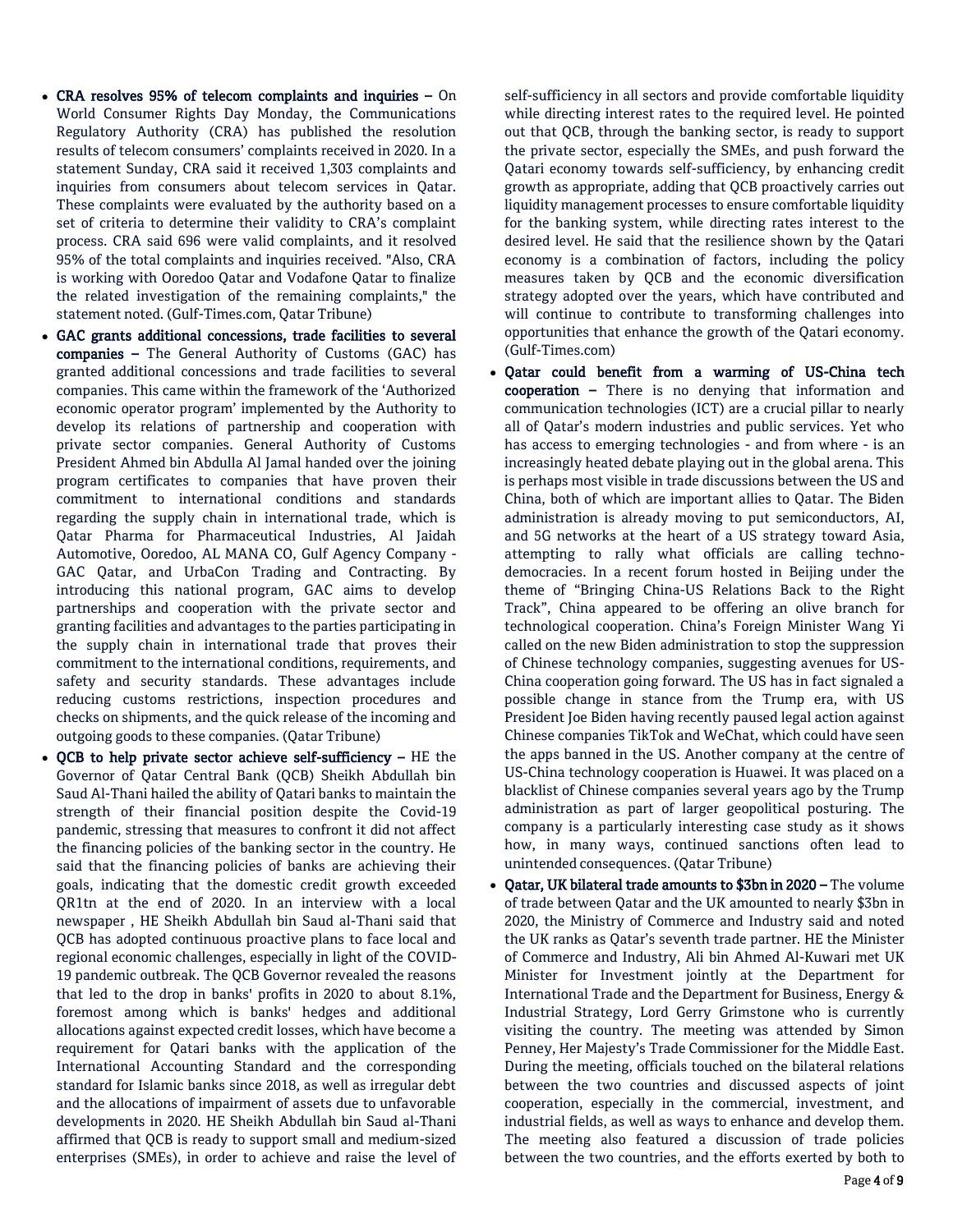confront the COVID-19 pandemic. During the meeting, Al-Kuwari highlighted the economic policies that Qatar had adopted and the measures it had taken to abolish restrictions on foreign investment and create investment opportunities for companies looking to invest in Qatar. (Qatar Tribune)

# International

- Yellen says US inflation risk remains small, 'Manageable' Treasury Secretary Janet Yellen said US inflation risks remain subdued as the Biden administration pumps \$1.9tn in pandemic relief into the economy and a return to full employment comes into view. "Is there a risk of inflation? I think there's a small risk and I think it's manageable," Yellen said on ABC's "This Week" on Sunday. Some prices that fell last year when the COVID-19 pandemic spread across the US will recover, "but that's a temporary movement in prices," she said. "I don't think it's a significant risk," said Yellen, a former Federal Reserve chair. "And if it materializes, we'll certainly monitor for it but we have tools to address it." As attention turns next to President Joe Biden's pledges to boost infrastructure spending, Yellen said "we haven't decided yet" whether to pursue the kind of wealth tax supported by a number of progressive senators led by Elizabeth Warren and Bernie Sanders. Campaign pledges made by Biden, including higher tax rates on corporations, capital gains and dividend payments, "are similar in their impact to a wealth tax," Yellen said. Biden signed the pandemic relief package into law on Thursday, providing funding for vaccinations and delivering aid to households, businesses and state and local governments. Yellen and other officials insist the aid which comes on top of pandemic relief passed by Congress last year -- is badly needed for an economy slammed by COVID-19, particularly low-income workers heavily represented in service industries. While US unemployment remains high, especially when including people who have dropped out of the labor force in the past year, job creation has returned. Employers added 379,000 new positions in February, more than expected. Applications for US jobless benefits fell by more than forecast last week to the lowest since early November, the Labor Department reported Thursday. "I'm hopeful that, if we defeat the pandemic, that we can have the economy back near full employment next year," Yellen said Sunday. "And I think this is the package we need to do that." (Bloomberg)
- Accenture: UK firms see sharper 2021 rebound than international peers – British businesses are more likely to expect a rebound in activity this year than their counterparts abroad, and expectations of a pick-up in growth are stronger than at any point since 2015, a survey showed. The global poll of 12,000 manufacturers and services providers, conducted three times a year for consultants Accenture by data company IHS Markit, showed 68% of British firms expected activity to rise, while 11% saw a fall. The net balance of +57% is the highest since June 2015 and up from  $+34\%$  in October, and also tops readings for businesses in the US, Japan and continental Europe. "After a tough year it is encouraging to see business confidence bouncing back," Accenture consultant Rachel Barton said. Britain's economy shrank by 10% last year - its biggest fall in over 300 years as many areas of business activity ground to a halt due to the coronavirus pandemic. Government

budget forecasters this month said it would take until mid-2022 for the economy to recover its pre-COVID size. Britain suffered Europe's highest death toll from COVID, but is now rolling out vaccines faster than other European countries and the government hopes to fully lift social-distancing restrictions by late June. The strongest improvement in optimism in the survey - conducted from February 11 to February 25 - was in the hotels and restaurant sector which has been hardest hit by the crisis. Separately, manufacturing trade body Make UK said on Monday that it was revising up its 2021 growth forecast to 3.9% from 2.7%. Industrial output in Britain slumped by 8.6% last year - the biggest drop since records began in 1949. However, it warned that January data which showed a 40% slump in exports to the EU added to evidence that post-Brexit trade restrictions were causing more severe damage than the 'teething problems' admitted by the government so far. Make UK said that in its latest survey, members reported a further fall in export demand that contrasted with a rebound domestically and for exporters based in other countries. (Reuters)

- Rightmove: Asking prices for UK houses rise again Growth in asking prices for homes in Britain was accelerating even before finance minister Rishi Sunak announced new measures to bolster the market, property website Rightmove said on Monday. Asking prices rose by 0.8% in the four weeks to March 6 following a 0.5% increase in the previous four-week period, according to the survey of homes of properties put on sale by estate agents. On March 3 Sunak extended a temporary tax break for buyers and announced a new mortgage guarantee scheme for first-time buyers who cannot afford large deposits. The tax break was introduced last year to counter the coronavirus hit to Britain's economy and, along with demand for bigger homes caused by the experience of lockdown for many families, it helped spur a mini-boom in the housing market. Rightmove's findings contrasted with other surveys that are based on selling prices of homes and which mostly showed a slowdown in house price inflation ahead of the original March 31 expiry date of the tax cut. "Concerns of a cliff edge for the housing market at the end of March have dissipated, partly due to the tax deadline extensions in all of the UK bar Scotland, but also because the already high level of buyer demand caused by the lockdowns has continued to surge since the start of the year," said Director of property data at Rightmove, Tim Bannister. The number of buyers enquiring about each property for sale on its website hit a new record, which Bannister attributed to a "serious shortage of homes available for sale". (Reuters)
- There will be further wave of COVID-19 in UK, statistics Chief warns – Britain's Chief National Statistician said he has "no doubt" that there will be a further wave of COVID-19 infections in the autumn, the Evening Standard newspaper reported. Professor Ian Diamond, Head of the British Office for National Statistics (ONS), also said there is a lot of regional variation in terms of how many people have antibodies. (Bloomberg)
- Japan January core machinery orders fall 4.5% MoM Japan's core machinery orders fell 4.5% in January from the previous month, down for the first time in four months, government data showed. The reading compared with a 5.5% decline seen in a Reuters poll of economists, the Cabinet Office data showed.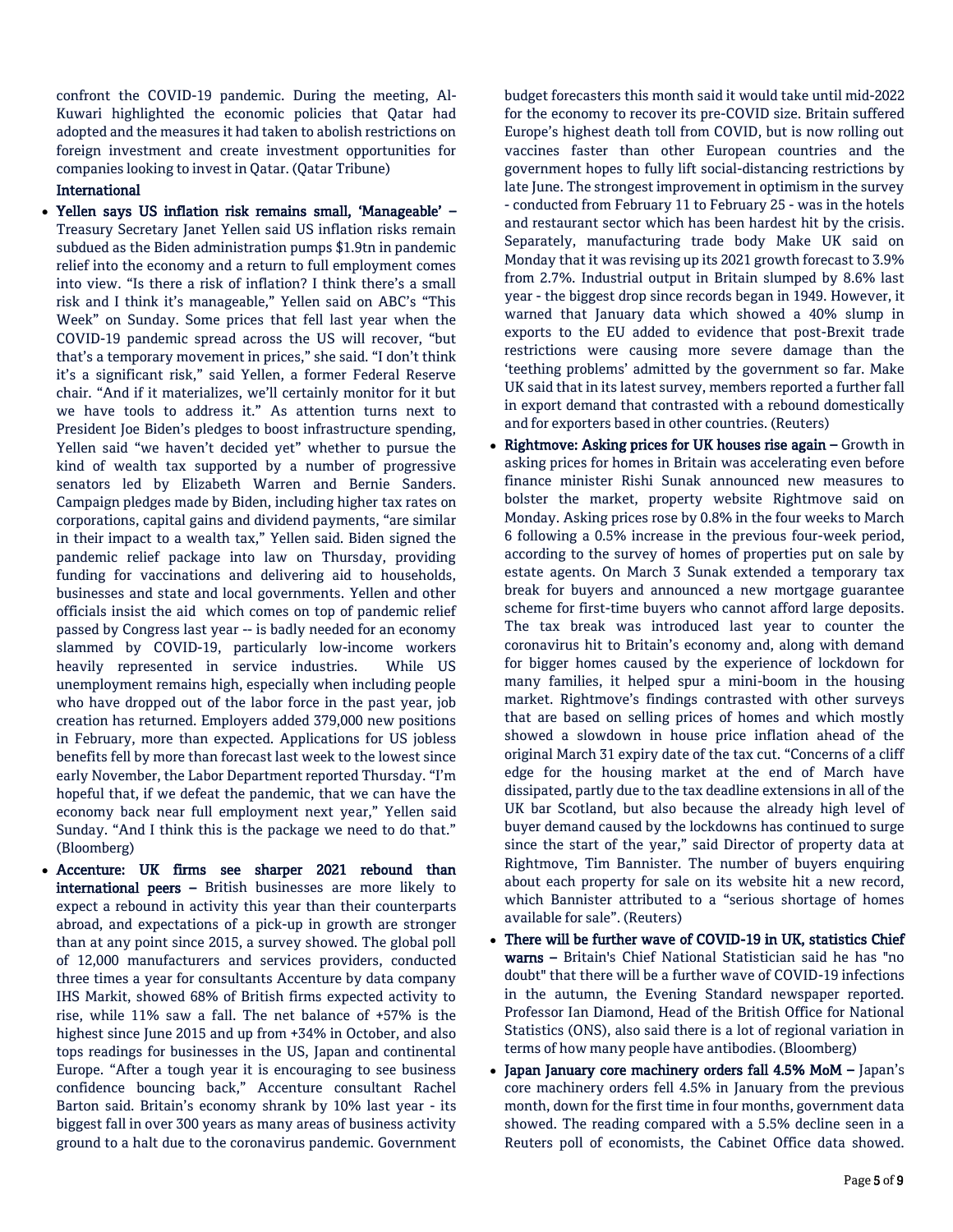Compared with a year earlier, core orders, a highly volatile data series regarded as an indicator of capital spending in the coming six to nine months, rose 1.5% in January, versus a 0.2% drop expected by economists, the data showed. (Reuters)

• China's new home prices rise 0.4% MoM in February – New home prices in China rose at a faster pace in February, data showed, as government cooling measures were largely eclipsed by red-hot demand for property in some major cities. Average new home prices in 70 major cities grew 0.4% in February from a month earlier, quickening slightly from a 0.3% gain in January, according to Reuters calculations based on data released by the National Bureau of Statistics. On a YoY basis, new home prices rose 4.3%, faster than a 3.9% rise in January. China's property prices have soared in major cities in recent months, raising concerns about speculative bubbles and prompting a series of regulatory steps to rein in the red-hot market. (Reuters)

# Regional

- S&P: GCC banks to see long-term adverse effects from 2020 shocks – The Gulf Cooperation Council (GCC) states will be slow to recover from last year's sharp recession triggered by the COVID-19 pandemic and low oil prices, according to a global ratings agency. "We see long-lasting adverse effects from the 2020 shock on GCC economies and banking sectors. Saudi and Qatar's banking sectors will be less impacted than those in the UAE, Oman, and Bahrain, while in Kuwait the story will depend on the evolution of the fiscal impasse," the S&P Global Ratings (S&P) said in a new report. Some banks will post losses in 2021, the report said. Banks suffered a triple shock to profitability in 2020 from lower lending growth, lower-for-longer interest rates, and higher cost of risk. Cost of risk will remain elevated following a jump of 60% in 2020 as banks set aside provisions in preparation for more stress. On the economy front, real GDP contracted sharply in 2020 because of low oil prices and a significant COVID-19-related slump in the hospitality, commerce, and real estate sectors. "We expect oil prices will average \$60 for 2021 and 2022 and continued progress on vaccine rollouts but see downside risks from further virus waves," S&P stated. (Zawya)
- Saudi investment fund assets rise 26% to SR442bn in 2020 The total amount of assets held by investment funds in Saudi Arabia increased by 26% YoY to SR442bn (\$117.87bn) in 2020, according to data released by the Capital Market Authority (CMA). During the period, the number of investment funds in the Kingdom increased to 691 from 607 in 2019, with 254 public funds and 437 private funds. Investment fund profits usually consist of capital gains – that is, profits resulting from an improvement or change in the prices of the invested securities in addition to the dividend profits awarded. The value of private investment funds, which make up 53% of the funds in the Kingdom, increased by 23% to SR232.3bn last year. The remaining 47% - public investment funds - grew by 31% to a total value of SR209.7bn. In private funds, equities and real estate made up 90% of total assets. Of the 437 private funds in the Kingdom, there were 5,301 subscribers in total. Money markets, REITs, and equity accounted for 85% of the total assets of public funds. According to the data, the 254 public funds had a total of 358,894 subscribers. One of the most high-

profile investment funds in the Kingdom is the sovereign wealth fund, the Public Investment Fund (PIF). (Zawya)

- Saudi expats in private sector expect improved job mobility under new system – Saudi Arabia has ushered in a new era with historic labor reforms offering greater freedom to millions of migrant and expatriate workers taking effect on Sunday. Under changes to the kafala sponsorship system, foreign workers in the private sector will have improved job mobility, and be able to change jobs and leave the country without employers' consent. The dramatic overhaul - part of the Kingdom's efforts to build an attractive jobs market - also will allow expat workers to apply directly for government services, with their employment contracts documented digitally. As many as 10mn migrant workers are expected to benefit from changes under the Kingdom's Labor Reform Initiative (LRI), intended to foster a competitive and fair working environment. The initiative will help foreign workers acquire residency status that is not tied to a specific employer, and will allow job mobility as well as exit and re-entry visas while protecting the rights of both employee and employer. (Zawya)
- Saudi British Bank completes merger with Alawwal Bank Saudi British Bank (SABB) has completed its merger with Alawwal Bank to combine all products and services provided to customers. Through the integration, SABB will support economic growth across different fields in Saudi Arabia by financing the biggest infrastructure projects, according to a bourse filing on Sunday. SABB will also strengthen its partnership with HSBC to enable its customers to have access to the international banking network and introduce new standards in digital services to Saudi Arabia. Both banks were legally merged in June 2019 to form the first integration in terms of scale and complexity in Saudi Arabia. (Bloomberg)
- Al Othaim Markets to distribute SR3 per share dividends Abdullah Al Othaim Markets Company (Al Othaim Markets) announced the distribution of SR270mn interim cash dividends to shareholders for the second half of 2020. Dividends will be distributed at SR3 per share, representing 30% of the share's nominal value, according to the company's disclosure to the Saudi Stock Exchange (Tadawul) on Sunday. The distribution is set to take place on April 1, 2021, bringing the total cash dividends distributed by the company for last year to SR540mn, at SR6 per share. (Bloomberg)
- UAE-GCC states trade exchange at around AED229bn in 2019 The trade exchanges between the UAE and GCC states amounted to around AED229bn in 2019, a 4% growth on 2018, according to Younis Haji Al Khouri, Under-Secretary of the Ministry of Finance (MoF) In statements to the Emirates News Agency (WAM), Al Khouri noted that cooperation with its GCC partners lies at the heart of UAE's economic priorities, adding that the GCC citizens' investments in UAE joint stock companies hit AED41.453bn in 2019, an 11% increase over the previous year, while the real estate transactions conducted by GCC investors amounted to around AED1.294bn. Al Khouri explained that the number of GCC citizens owning properties in the UAE increased 10% to 48,535 in 2019, as compared to 2018 while the number of business licenses awarded to GCC investors totaled 29,352, a growth of 9%, and the number of GCC shareholders in joint stock companies grew to 204,032 in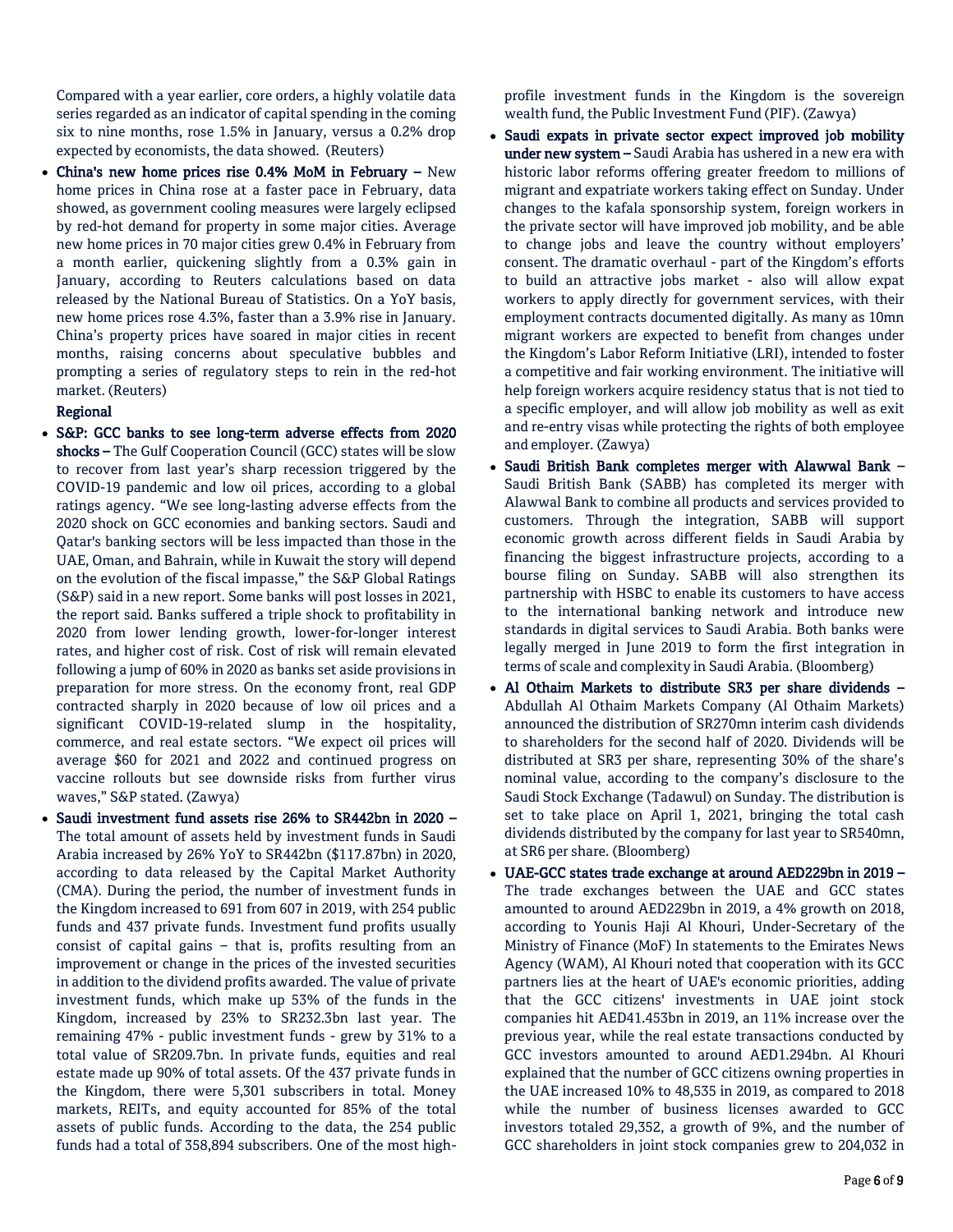2019. Saudi Arabia is the UAE's top trading partner, at a total of AED113.2bn trade exchange in 2019, followed by Oman, AED48bn, which accounts for 22% of the UAE's total trade exchange with GCC states, he noted, underlining the paramount importance the UAE is attaching to meeting the requirements of GCC economic integration and a Gulf Common Market. (Zawya)

- Remittances from UAE likely to rise in 2021 as economy steps up – Remittances from the UAE are expected to improve this year compared to 2020 as the economy recovers, but the global outlook is not rosy due to lingering effects of the pandemic. Following a 10-15% drop in 2020, foreign exchange industry executives in the UAE are confident of a recovery in remittances despite some uncertainties surrounding the sector. Globally, remittances are likely to drop a further 7% in 2021 as recessions in host countries have made it difficult for migrants to send money home owing to the pandemic's lingering effects on the global economy, the Economist Intelligence Unit (EIU) stated. (Zawya)
- UAE occupies 13th position globally as preferred work place for foreign nationals – The UAE ranked 13th globally as the most preferred place of work for foreign nationals in 2020, rising from the 19th position in 2018, according to a study by Boston Consulting Group (BCG) and Bayt.com. The Managing Director and Partner of BCG Middle East, Christopher Daniel, said that the UAE achieved advanced rankings in terms of global attractiveness for being less affected by the pandemic than other countries. In addition, several cities in the UAE, including Dubai and Abu Dhabi, have heightened appeal across the world. Dubai rose from sixth place in 2018 to third in 2020, driven by Expo 2021 and the support provided to the private sector during the recent period. Meanwhile, Abu Dhabi advanced from 14th place in 2018 to fifth last year, attributed to the government's commitment to improving its processes, high government investment, and a new economic development strategy. (Bloomberg)
- Aldar Properties offers to buy majority stake in Egypt's SODIC Abu Dhabi real estate giant Aldar Properties has offered to buy a majority stake in Egypt's Six of October for Development and Investment Company (SODIC), a company valued at \$420mn (EGP6.6bn). The offer will be implemented by a consortium controlled by Aldar Properties, and is expected to acquire a minimum of 51% of the outstanding share capital. The indicative purchase price will be between EGP18 and EGP19 per share, Aldar Properties said in a statement to Abu Dhabi Securities Exchange (ADX). The offer is preliminary and nonbinding, the statement added. Based in Cairo and listed on the Egyptian Exchange (EGX), SODIC develops residential, commercial and retail projects. (Zawya)
- Shuaa Capital sells 8.75mn treasury shares Shuaa Capital has sold 8.75mn treasury shares, accounting for 0.35% of the total issued share capital. The average sale price of the transaction, executed through International Securities, is valued at AED0.69 per share, according to a bourse filing on Sunday. The number of remaining shares to be sold is 19.39mn. (Bloomberg)
- Dubai banks: A \$1bn DXB Entertainment debt deal will have no financial impact – Dubai banks have said they do not expect financial fallout from the AED4.27bn (\$1.16bn) debt conversion

deal between DXB Entertainment (DXBE) and developer Meraas. Emirates NBD and Dubai Investment Bank both made statements to Dubai Financial Market (DFM) saying they were aware of DXB Entertainment's resolution to transfer its debt to Meraas in exchange for share capital, but no adverse impact was expected. DXB Entertainment, which operates Dubai Parks & Resorts, saw losses widen to AED7.8bn in 2020 following months of closures and measures to restrict the spread of COVID-19. (Zawya)

- Ajman-based Gulfa Invest's board to continue support Board members of Gulfa General Investments Company (Gulfa Invest) are to continue to provide financial support after the company posted 2020 accumulated losses of AED9.016mn (\$2.47mn). The support would enable the company, formerly Gulfa Mineral Water and Processing Industries Company PLC, to meet obligations when the fall due, according to reports posted to Dubai Financial Market. Losses widened from 2019 to AED3.97mn, but auditors said reports were prepared on the basis that the business will continue as a going concern as the board undertook to continue to provide financial support. The company, which changed its name from Gulfa Mineral Water in December 2020, lists its principal activities as commercial, industrial, agricultural, sport and entertainment enterprises investment. Financial statements also showed that the company lost AED3.82mn in discontinuing operations in 2020, versus a profit of AED1.95mn profit from continuing operations. (Zawya)
- DIEDC's 2021 strategy to boost Dubai's status as global capital of Islamic economy – Dubai Islamic Economy Development Centre (DIEDC) launched its 2021 plan with a specific focus on the DIEDC 2022-2030 Strategy, which aims to reinforce Dubai's status as global capital of Islamic Economy. Sultan bin Saeed Al Mansouri, chairman of DIEDC, said the Islamic economy has seen four years of outstanding achievements that can largely be attributed to the robust DIEDC 2017-2021 Strategy. Implemented in collaboration with the Centre's strategic partners, a key outcome of the strategy was the year-on-year growth of the Islamic economy and an increase in its contribution to Dubai's GDP. He said that the Dubai: Capital of Islamic Economy initiative, launched as part of the national economic diversification agenda, was making strides due to the strong synergies that DIEDC has with its strategic partners from across the public and private sectors. (Zawya)
- UAE's Masdar inks MoU with Ethiopia to develop 500 MW solar projects – The UAE's Masdar has inked an agreement with the Ethiopian government to develop solar power projects with a total capacity of 500 megawatts (MW) and related grid infrastructure across Ethiopia. The agreement was signed by the CEO of Masdar, Ahmed Shide, and Ethiopia's Minister of Finance at the Prime Minister's office in Addis Ababa in Ethiopia, the Abu Dhabi-based company announced on its official Twitter account. (Bloomberg)
- Bahrain relaxes COVID-19 measures as new cases ease Bahrain eased some of its coronavirus restrictions on Sunday, including allowing eating inside restaurants and re-opening educational institutions to students, as case numbers fall. Restaurants and cafes, which had been limited to take-away meals since late January, can open with no more than 30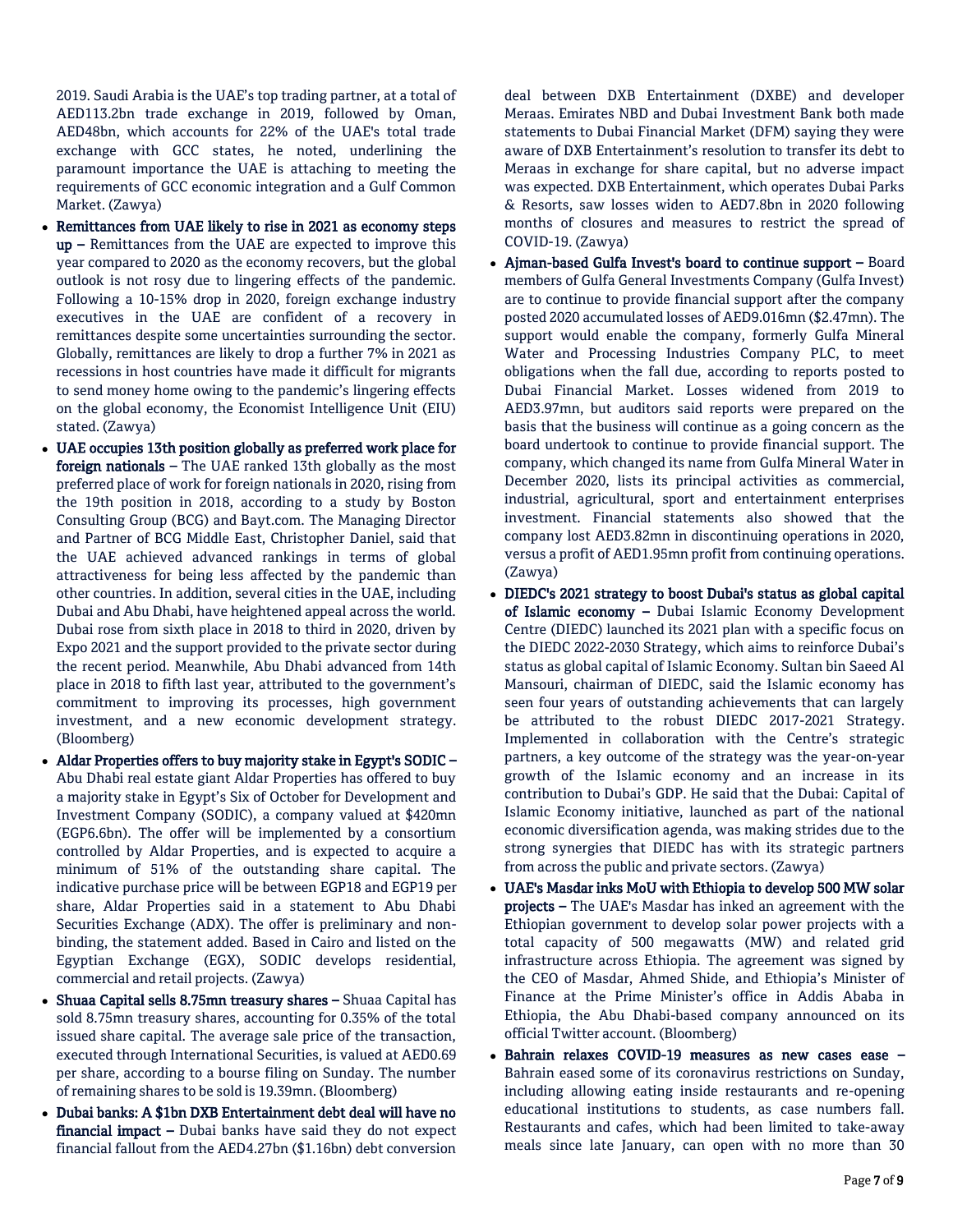customers at one time, the ministry of health said. Swimming pools and sports facilities can re-open on Sunday, but social gatherings of more than 30 people in homes and private venues are still prohibited. (Zawya)